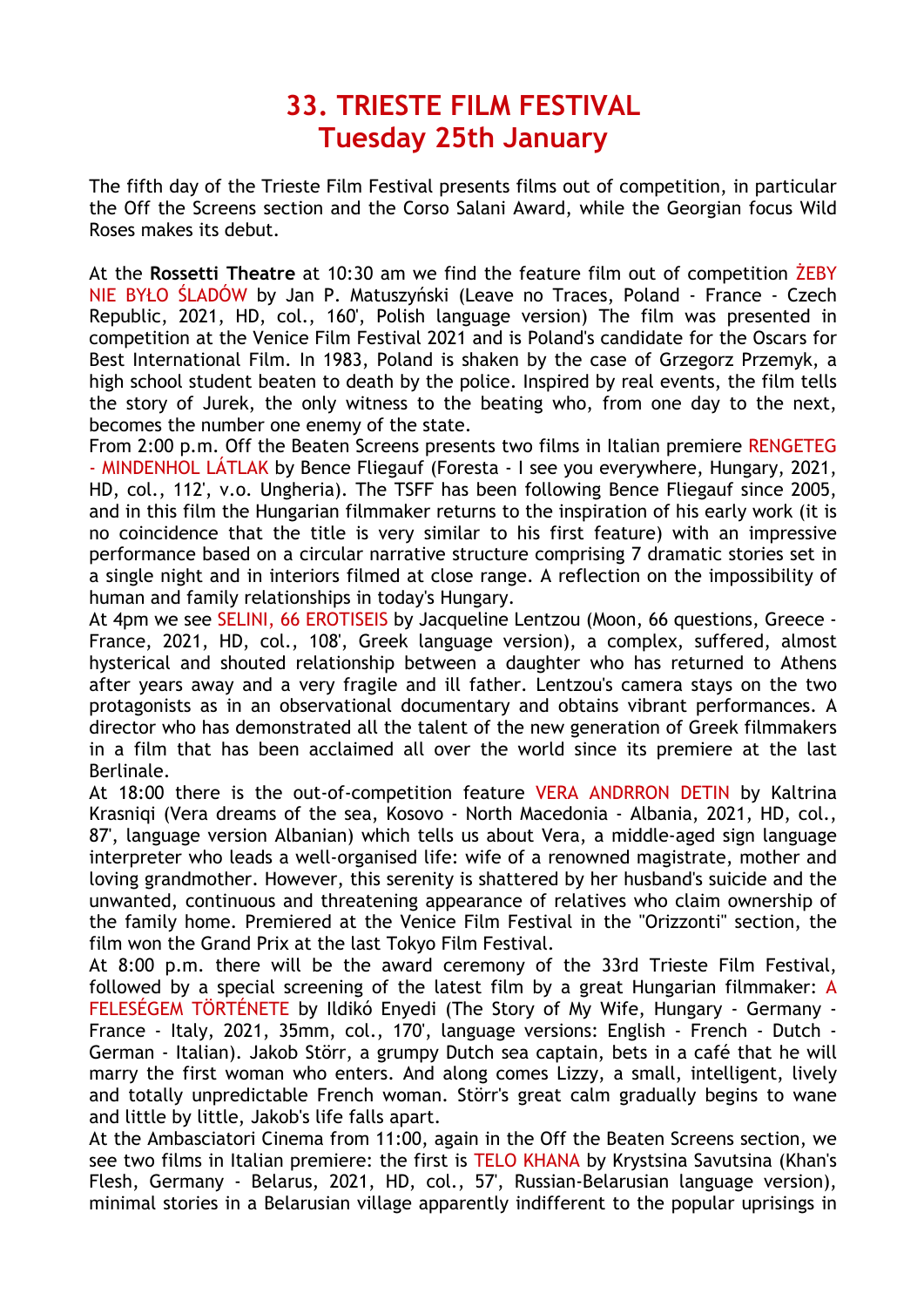Minsk. The young director, who has left the country, calls them "choreographies of everyday life" in a film about "rules that limit personal freedoms and at the same time make the social organism work…"

This is followed by NOTRE ENDROIT SILENCIEUX by Elitza Gueorguieva (Our Quiet Place, France - Bulgaria, 2021, HD, col, 68', language: French - Russian - English). The Bulgarian-born director films her friend Aliona, of Belarusian origin, who is writing a book about her father who died many years ago. Both have long since settled in France, and the real theme of the film is how to create in a language and context different from their own, without getting lost "in translation" and rather trying to imagine a complex and different language, sweetly suspended between dream and reality.

From 4 p.m. we see two films from the Corso Salani Award section. DIVIDED: What language do you express love in? by Federico Schiavi and Christine Reinhold (Italy,

2021, HD, col., 78', language: Russian - Ukrainian - Italian) a journey into the territories of the first European civil war of the 21st century: in Ukraine, after the dramatic events that followed the first protest in Maidan Square in Kiev in November 2013. Two photographers, Giorgio Bianchi and Christopher Occhicone, with different perspectives and political ideas, give voice to characters who are witnesses to different ideas of independence, each in their own theatre of war.

This is followed at 6:00 pm by the Italian premiere of INSULTATI. BIELORUSSIA by Caterina Shulha (Italy, 2022, HD, col., 84', Italian language version) a project created to raise awareness of the terrible political situation in Belarus after the August 2020 elections. Andrej Kurejčik screenwriter, playwright and theatre director wrote a play on this theme, which is why he had to flee abroad following the threats he received. The text, staged in 25 countries around the world, was translated into Italian by Giulia Dossi. Caterina Shulha has decided to commit to staging this project in our country with many faces from the Italian show business.

At 9:30 p.m. we find the out-of-competition documentary BOSNIA EXPRESS by Massimo D'Orzi (Italy, 2021, HD, col., 70', language: Bosnian-Italian-English). A train slowly travels through the heart of Bosnia Herzegovina: Sarajevo, Tuzla, Srebrenica, Konjic, Mostar. Women, religion, war, violence, art thrown on the screen like dice on a chessboard or played at Russian roulette. A dance school, the corridors of the faculty of Islamic pedagogy, the classrooms of rock music, the hill of Medjugorje... these are the places from which the characters set out on their quest.

At the Miela Theatre at 14:15 the focus turns to the Wild Roses debuts, which this year turns the spotlight on Georgian female filmmakers. The first film we see is GRZELI NATELI DGEEBI by Nana Ekvtimishvili, Simon Gross (In Bloom, Georgia - Germany - France, 2013, 35mm, col., 102', Georgian language version). Early 1990s in Tbilisi, in an independent Georgia after the collapse of the USSR. The country faces a war on the Black Sea coast (in Abkhazia) and episodes of summary justice plague everyday life. But for Eka and Natia, two inseparable friends of fourteen years old, life is opening up, in the street, at school, with friends and their older sister, for these two blossoming girls, life is blossoming.

At 16:15 we see KREDITIS LIMITS by Salomé Alexi (Line of Credit, Georgia - France - Germany, 2014, HD, col., 85', Georgian language version) Forty-year-old Nino led a wealthy life in the days of the USSR, but in the Georgia of 2014 he finds it difficult to cope with the changes. Little by little he sinks into debt, the victim of a vicious circle he cannot escape. Nino's story is that of 172,300 families, 14% of the country's population, who lost their homes due to mortgages in 2009-2013.

At 18:15 we finally have ANAS CKHOVREBA by Nino Basilia (Anna's Life, Georgia, 2016, HD, col., 108', Georgian language version). Anna is a single mother who works several jobs to make a living and pay for the necessary treatment of her autistic son, who is in